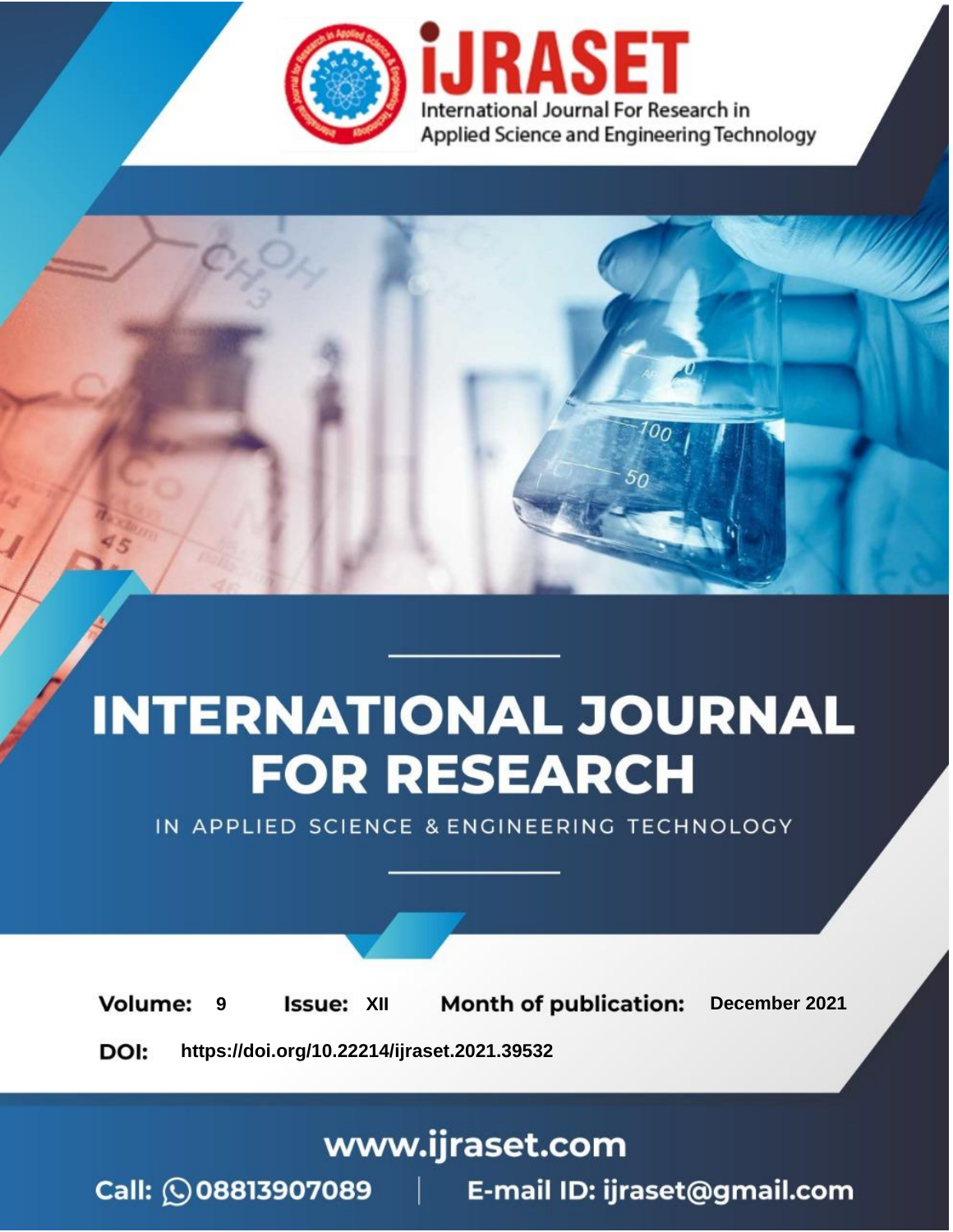

### **A study on waiting time of the OPD Patient in a Multispecialty Hospital**

Hiba Khan<sup>1</sup>, Anshu Kumar Singh<sup>2</sup>

*1 Tutor, Department of Paramedical Sciences, Swami Vivekanand Subharti University, Meerut, U.P <sup>2</sup> Assistant Professor, Department of Paramedical Sciences, Swami Vivekanand Subharti University, Meerut, U.P*

*Abstract: In this study, the OPD is defined as the hospital's department where patients received diagnoses and/or treatment but did not stay overnight. Patients spend substantial amount of time in the clinics, waiting for the services to be delivered by physicians and other allied health professionals. The degree to which health consumers are satisfied with the care received is strongly related to the quality of the waiting experience.*

*The methodology for Data collection is a balance of primary and secondary sources. Primary outcome based upon personal visits to the hospital and hospital database. Secondary outcomes based upon the information collected through questionnaire.*

*The present study was aimed at studying the waiting time of outpatient in the multi-speciality hospital. Our observation reveals that many patients face the difficulties in finding the various OPDs. On an average 10 minutes of waiting time outside the*  various O.P.D. and other departments.As the Hospital is coming up with the new hospital building, it is expected that *infrastructural issues can be taken care during the planning and development stage. Assessment of patient's waiting time and satisfaction is cost effective way for evaluation of heath care services.*

*Keywords: OPD, Waiting Time, Patient management, Hospital management.*

#### **I. OBJECTIVES**

#### *A. Research Question*

- *1)* How long do patients wait to receive care at the Assessment centre?
- *2)* Where along the continuum of care of assessment do patients experience delays?
- *3)* What are the possible factors that may lead to excessive patient waiting times?

#### *B. Main Objective*

To quantify the waiting time and identify the factors associated with waiting time for services offered at the general outpatient department in order to find with evidenced based solutions of solving the problem of long waiting time.

#### **II. INTRODUCTION**

In this study, the OPD is defined as the hospital's department where patients received diagnoses and/or treatment but did not stay overnight. Patients spend substantial amount of time in the clinics, waiting for the services to be delivered by physicians and other allied health professionals. The degree to which health consumers are satisfied with the care received is strongly related to the quality of the waiting experience.

Patients' waiting time has been defined as, the length of time from when the patient enters the out-patient clinic to the time patient actually leaves the OPD. Waiting time refers to the time a patient waits in the clinic before being seen by one of the clinic medical staff. Patient clinic waiting time is an important indicator of quality of services offered by hospitals. The amount of time a patient waits to be seen is one factor which affects utilization of healthcare services. Patients perceive long waiting times as a barrier to actually obtaining services. Keeping patients waiting unnecessarily can be a cause of stress for both patient and doctor. Waiting time is a tangible aspect of practice that patients will use to judge health personnel, even more than their knowledge and skill. The duration of waiting time varies from country to country, and even within a country it varies from centre to centre.

Long waiting times have been reported in both developed and developing countries. It is often one of the most frustrating parts about health care delivery system. So it is an important to improve the waiting time for out-door patients. Measurement of patient satisfaction has become common place in many healthcare settings due to its impact on quality of care. It has been known for some time that satisfied patients are more compliant with treatment, remaining with a physician, and maintain appointments.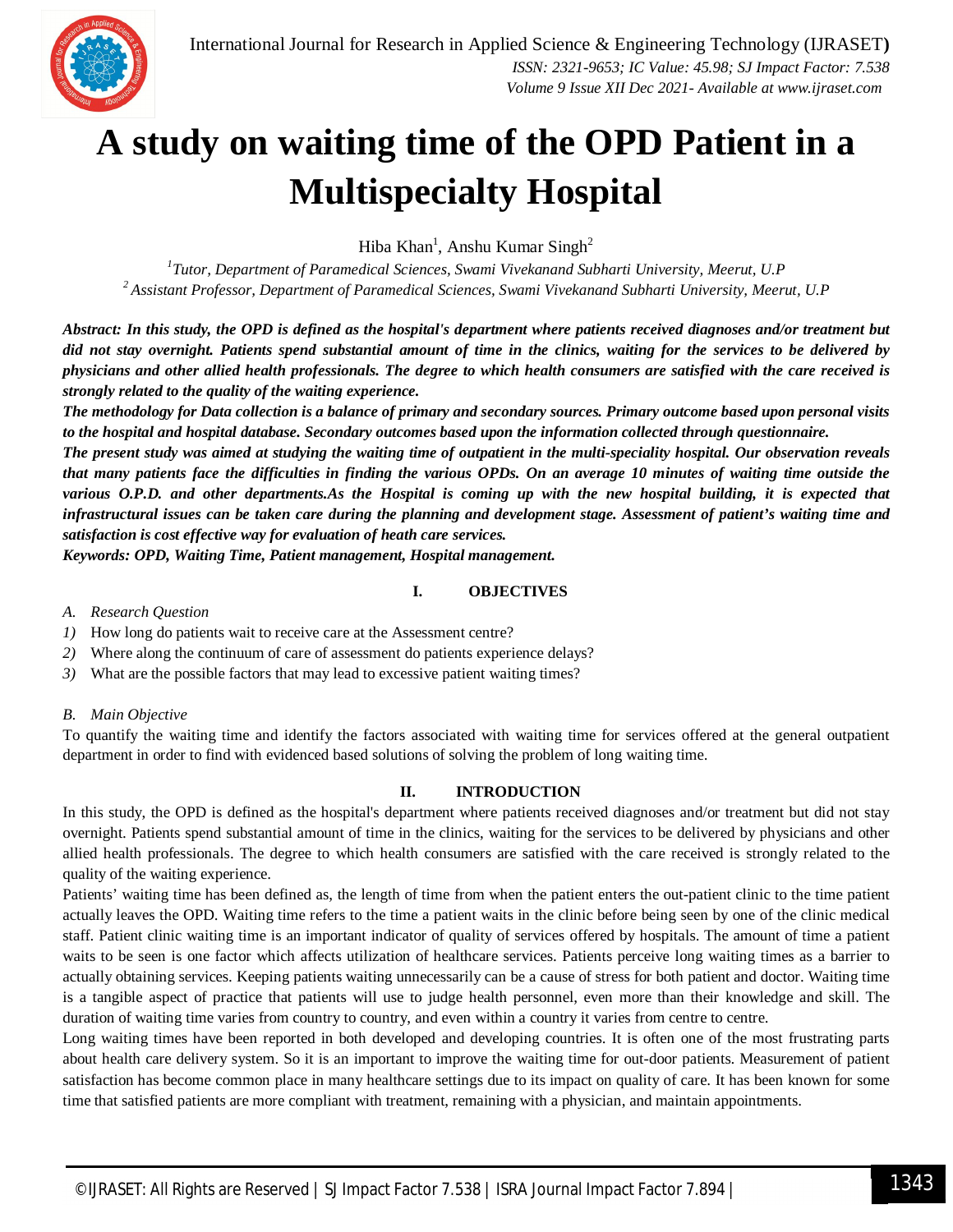

International Journal for Research in Applied Science & Engineering Technology (IJRASET**)**  *ISSN: 2321-9653; IC Value: 45.98; SJ Impact Factor: 7.538 Volume 9 Issue XII Dec 2021- Available at www.ijraset.com*

A well-managed, clean and well-maintained hospital with the necessary information boards and proper directions generally provide good image. Successful and efficient management of OPD can also lighten the burden on the patient wards. As patient's satisfaction is an important component of the health care industry in this competitive modern era. So present study was conducted to know the difficulties face by patients while searching the various OPDs/departments, waiting time at OPDs, and various investigation departments, to get feedback about service provided.

#### **III. LITERATURE REVIEW**

- *A. Patient Satisfaction in a French Emergency Department*
- *1) Objectives:* To assess patient satisfaction in a French Emergency Department (ED) and to determine factors associated with dissatisfaction.
- *2) Methods:* From July 2003 to February 2004, a prospective cohort study was conducted in an ED (Elbeuf Reference Hospital, Upper-Normandy region). Baseline data collection was performed during individual interview at inclusion. Waiting time at the ED was recorded. Patient satisfaction was assessed by telephone 1 month later. Questions included assessment of overall satisfaction and three different areas of satisfaction: quality of reception, patient–doctor communication, and delays.
- *3) Conclusion:* Elevated waiting times appeared as the unique independent risk factor of patient dissatisfaction. Information on delays and reasons for this delay could be systematically communicated to patients attending EDs; it could be an effective strategy to reduce perceived waiting times and improve patient satisfaction.

#### *B. Theoretical Background of Waiting Time in Healthcare*

Over the years, healthcare organization and processes have been viewed within the context of queuing systems in which patients arrive, wait for service, obtain service, and then depart (Fomundam and Hermann, 2007). Queuing theory was originally developed by French mathematician S.D.

Poisson (1781- 1840) is usually used to define a set of analytical techniques in the form of closed mathematical formulas to describe properties of the processes dealing with scenarios of congestions and blockages (Amero et al, 2004). Therefore, it seems very logical to view the services or operations of Outpatient department as a queuing system: patients needing the services of the units wait in a queue to be served and leave the system after service.

#### **IV. METHODOLOGY**

#### *A. Data Collection Plan*

The methodology for data collection is a balance of primary and secondary sources. Primary outcome based upon personal visits to the hospital and hospital database. Secondary outcomes based upon the information collected through questionnaire.

#### *B. Methods*

- *1) Study Design*
- *2) Study Type:* Prospective study.
- *3) Population:* Urban population.
- *4) Inclusion Criteria:* All patients visit to OPD regardless of age and sex.
- *5) Exclusion Criteria:* Patients visit to OPD.

This involves a prospective cohort study of the available patient's records. Primary data was provided by the Doctor's as well as the team leaders who are part of department. Discussions on the subject and provision of OPD protocols were done. Data analysis was taken retrospectively of the existing patient's records from June 2017 to Dec 2017, and the data was audited.

#### **V. RESULTS AND DISCUSSION**

Table 1 shows that majority patients attending the OPDs was belong to 20 to 40 years of age group (54.08%) followed by 0-20 years of age group (23.70%), and 40-60 years of age (17.04%). Mean age of patient attending the OPD was 30.31±15.65 years. Of which female 73 (54.07%) patients are more than the male 62 (45.93%).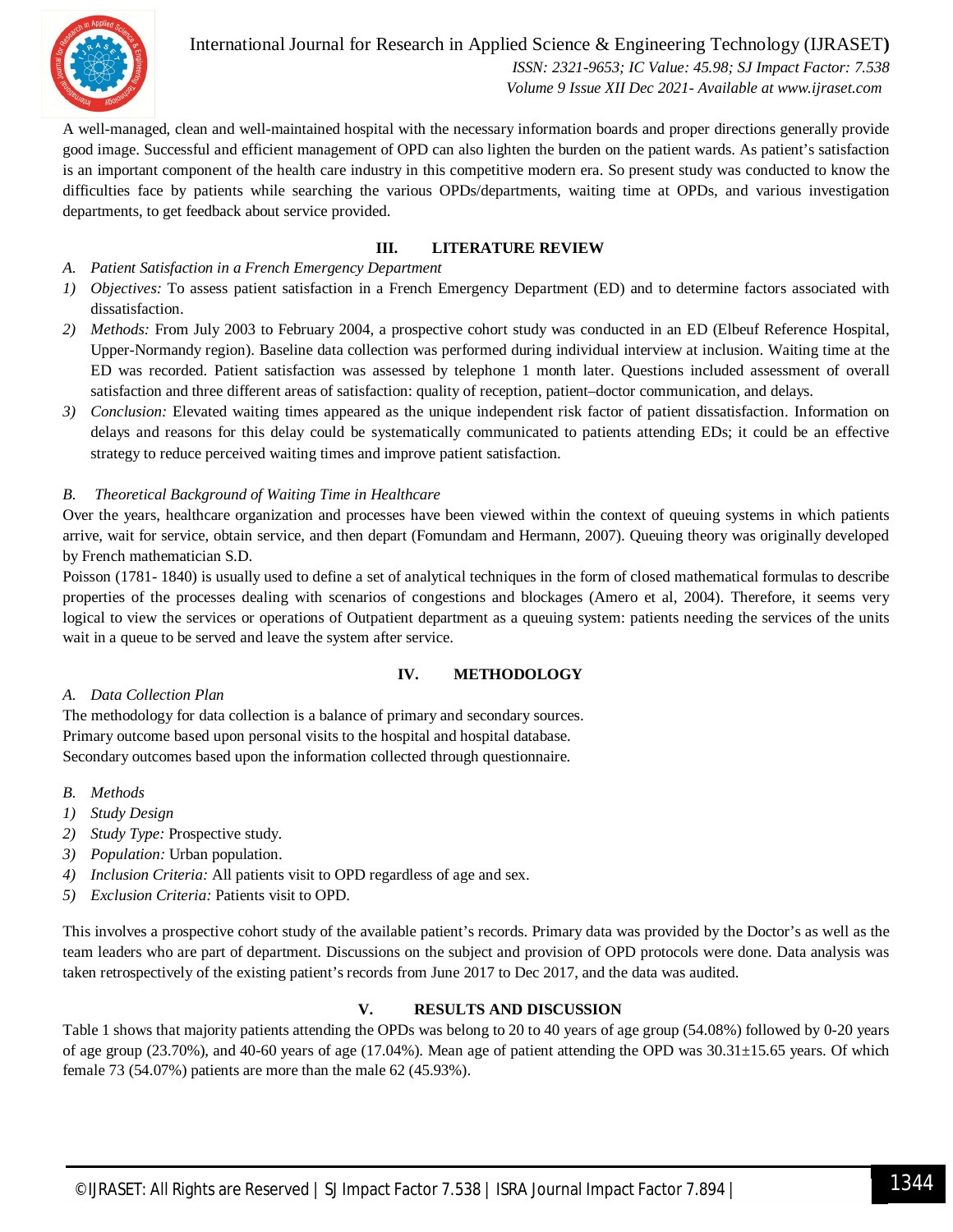

#### International Journal for Research in Applied Science & Engineering Technology (IJRASET**)**

 *ISSN: 2321-9653; IC Value: 45.98; SJ Impact Factor: 7.538 Volume 9 Issue XII Dec 2021- Available at www.ijraset.com*

Age (Years) Male numbers (%) Female numbers (%) Total  $0-10$   $06(09.68)$   $09(12.33)$   $15(11.11)$  $10-20$   $07(11.29)$   $10(13.70)$   $17(12.59)$ 20-30 23 (37.09) 27 (36.98) 50 (37.04) 30-40 11 (34.37) 12 (16.44) 23 (17.04)  $40-50$  06 (09.68) 09 (12.33) 15 (11.11) 50-60 03 (04.84) 05 (06.85) 08 (05.93) 60-70 05 (08.06) 01 (01.37) 06 (04.44)  $70-80$  01 (01.61) 00 (00.00) 00 (01.61) Total 62 (45.93%) 73 (54.07%) 135 (100%)

Table 1: Age and sex wise distribution of patients attending the OPDs.

Out of 135 patients 62 (45.93%) registered within 10 minutes and 54.07% patient registered 20 minutes after standing in queue. Registration time depend upon time of visiting the counter, patients flow in hospital, numbers of registration counter etc. Longer duration of time spent for registration cause inconvenience to the patients (Table 2). Majority of patient 95 (70.37%) were waited up to 10 minutes, while 40 (29.63% )patients waited more than 20 minutes outside the OPD while seeking for medical care in concern OPDs. The mean waiting time was 12.16±2.35 min. longer waiting time at OPD may causes a negative impact on patient's satisfaction.

Table 2: Time spent at registration counter and waiting time outside the OPDs

| A Time spent on Registration Counter |               |
|--------------------------------------|---------------|
| Time in minutes                      | Number $(\%)$ |
| $0 - 10$                             | 62(45.93)     |
| $10 - 20$                            | 00            |
| $20 - 30$                            | 42(31.11)     |
| $>30$                                | 31(22.96)     |
| B. Waiting time outside the OPDs     |               |
| Waiting time in minutes              | Number $(\%)$ |
| $0 - 10$                             | 95 (70.37)    |
| $10 - 20$                            | 00            |
| 20-30                                | 23 (17.04)    |
| >30                                  | 17(12.59)     |

In present study 118 (87.41%) were examined by doctor in concern OPD and Privacy was maintained during examination. 12.59% of patients told that they were not examined by doctor and 103 (76.3%) told that they were examined in less than 5 minutes for their complain (Table 3).

| Examination time (min) | Number Percentage |
|------------------------|-------------------|
| $0 - 5$                | 103(76.30)        |
| $5 - 15$               | 13(09.63)         |
| 15-30                  | 2(01.48)          |
| <b>NA</b>              | 17(12.59)         |
| Total                  | 135(100)          |

Table 3: Distribution of patients as per examination time spent by doctor.

The present study was aimed at studying the waiting time of outpatient in the multi-speciality hospital. Our observation reveals that many patients face the difficulties in finding the various OPDs. On an average 10 minutes of waiting time outside the various O.P.D. and other departments. Maximum numbers of patients were female, mainly housewives and privacy was maintained with a female assistant during their examination by doctor. Patients were satisfied with treatment provided and they were also satisfied with the behaviour of hospital staff. As the Hospital is coming up with the new hospital building, it is expected that infrastructural issues can be taken care during the planning and development stage. Assessment of patient's waiting time and satisfaction is cost effective way for evaluation of heath care services.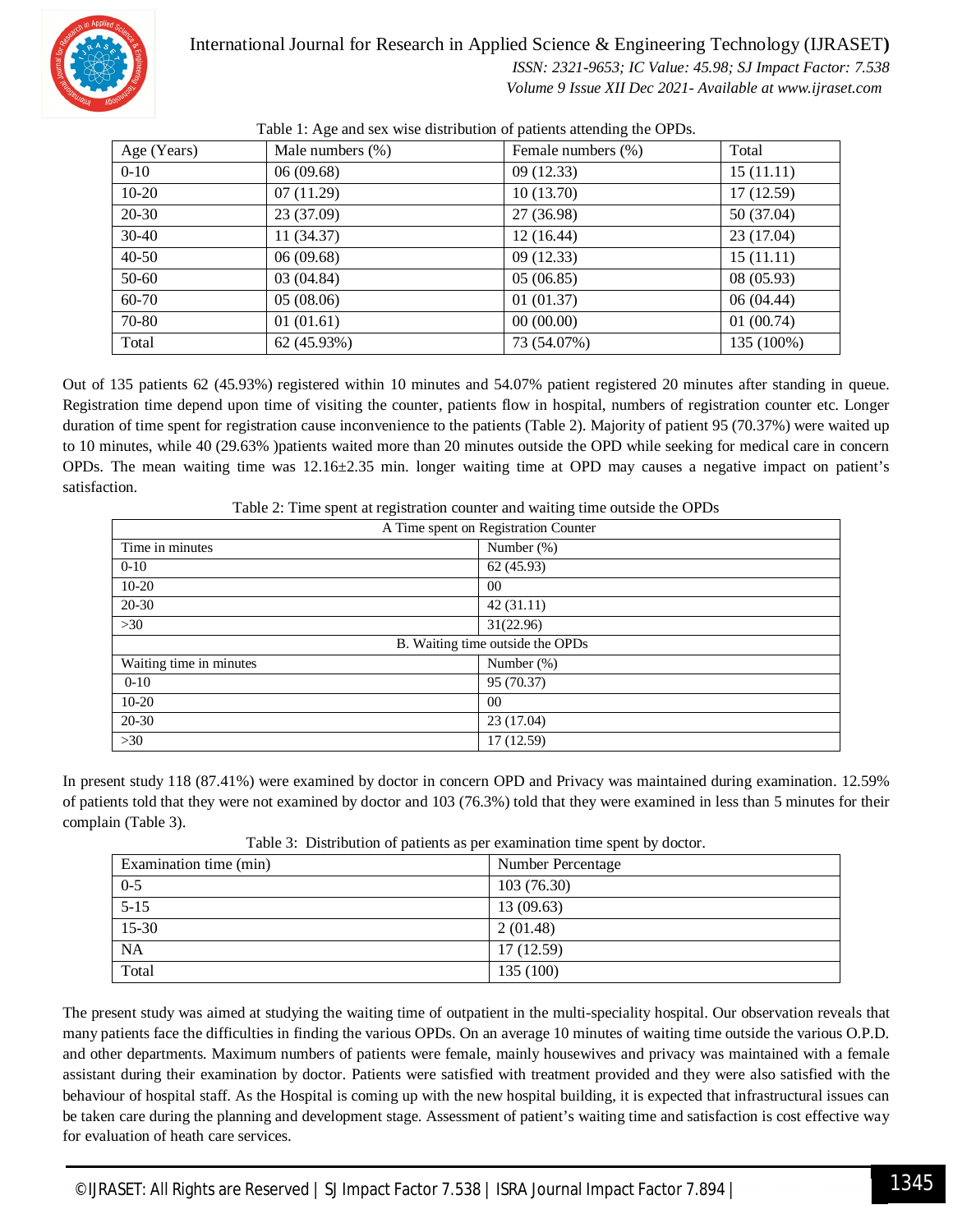

International Journal for Research in Applied Science & Engineering Technology (IJRASET**)**

 *ISSN: 2321-9653; IC Value: 45.98; SJ Impact Factor: 7.538 Volume 9 Issue XII Dec 2021- Available at www.ijraset.com*

#### **VI. ACKNOWLEDGEMENT**

I am very grateful to my guide Mr,Anshu Kumar Singh, who helped me throughout the work by solving all our difficulties that occur during the research work. I am also thankful to our family members and mentors who always enlighten us in all situations.

#### **VII. CONFLICT OF INTEREST**

I declare that there is no conflict of interest.

#### **VIII. AUTHOR'S CONTRIBUTIONS**

All authors listed have made a substantial, direct, intellectual contribution to the work and approved it for publication.

#### **IX. FUNDING**

None.

#### **X. DATA AVAILABILITY**

All data sets generated and analyzed during this study are included in the manuscript and in supplementary files.

#### **XI. ETHICS STATEMENT**

This study does not contain studies with human participants or animals performed by any of the authors.

#### **REFERENCES**

- [1] Dinesh TA, Singh S, Nair P, Remya TR. Reducing waiting time in outpatient services of large university teaching hospital A six sigma approach. Management in health. 2013;17(1):31-7.
- [2] Pascoe GC. Patient Satisfaction in Primary Health Care: A Literature Review and Analysis. Evaluation and Program Planning. 1983;6(3-4):185- 210.
- [3] Agrawal D. Health sector reforms: Relevance in India. Indian J Community Medicine. 2006;31(4): 220-2.
- [4] Jawahar SK. A Study on Out Patient Satisfaction at a Super Specialty Hospital in India. Internet Journal Medical Update. 2007;2(2):13-7.
- [5] Boyer L, Francois P, Doutre E, Weil G, Labarere J. Perception and use of the results of patient satisfaction surveys by care providers in a French teaching hospital, Int J Qual Health Care. 2006; 18(5):359-64.
- [6] Faisal M, Khan H. Out- Patient (OPD) Services in Hospitals. Principle and Guidelines" CBS publishers & distributors; 1st Edition 2006;1-137.